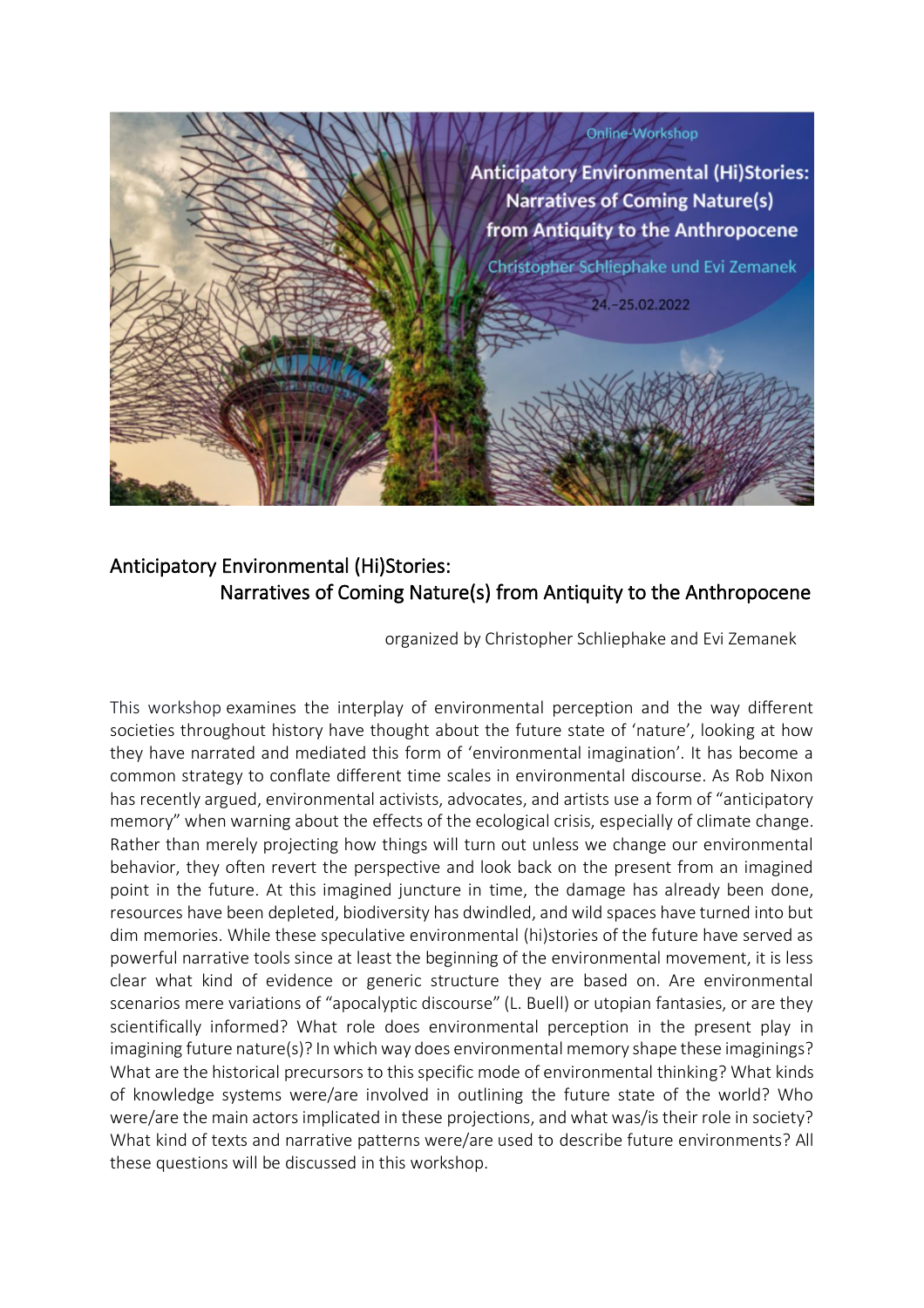## 24 February 2022

10:30-10:50 Welcome

#### Panel 1: Ancient Imaginaries

- 10:50-11:10 A. Möller: Experience and Expectation: Hesiod on Labour, Justice, and Environment
- 11:10-11:30 R. Hutchins: The World Without Us: De Rerum Natura 2.1144-74
- 11:30-11:50 D. Janzen: Solastalgia, Future Memory, and Polluted Landscapes at Lucan's Pharsalus (De Bello Civili 7)
- 11:50-12:10 C. Petit: Ancient Geographies of Health: from Environmental Awareness to Imagining the Landscapes of Future Therapy
- 12:10-12:30 Wrap-Up
- *12:30-14:00 Lunch Break*

## Panel 2: Dialogues between Times and Places

- 14:20-14:40 J. Hettinger: The past is a foreign environment: ancient landscapes and modernist thinking
- 14:40-15:00 C. Pigott: Retrospective Prophecy in Contemporary Maya Literature
- 15:00-15:20 J. Bracker: Environmental futures in the UNESCO World Heritage Convention between dystopia and hope
- 15:20-15:30 Wrap-Up

# Panel 3: Urbanity

- 16:00-16:20 H. Braunbeck: Utopia's User Interface and its Discontents: Geoengineering, Smart Cities, and Glass Life in Niklas Maak's Novel Technophoria
- 16:20-16:40 S. Middendorf: The Arcologies of Paolo Soleri Unbuilt futures from the past 16:40-17:00 Wrap-Up

# 25 February 2022

## Panel 4: Conservation and Economies

- 10:00-10:20 D. Barnes: Future Imperfect in Edmund Spenser's The Shepheardes Calender (1579)
- 10:20-10:40 S. Broomhall: Temporality, measurability and sustainability: Gendered participation in early modern French natural resource management
- 10:40-11:00 G. Dehler: William Temple Hornaday's Haunting Vision of a Wildlife Apocalypse
- 11:00-11:20 R. Woods: Anticipating Extinction: Mammoth Ivory and the Imagination in Late-Nineteenth-Century Britain
- 11:20-11:35 Wrap-Up
- *11:35-12:00 Break*

## Panel 5: Activism

- 12:00-12:20 J. Dunk: Ecological Knowledge and Double Death in the Coming Nuclear Winter 12:20-12:40 M. Egan: Convenant with the future: modern arks in catastrophic history 12:40-12:50 Wrap-Up
- *12:50-14:00 Lunch Break*